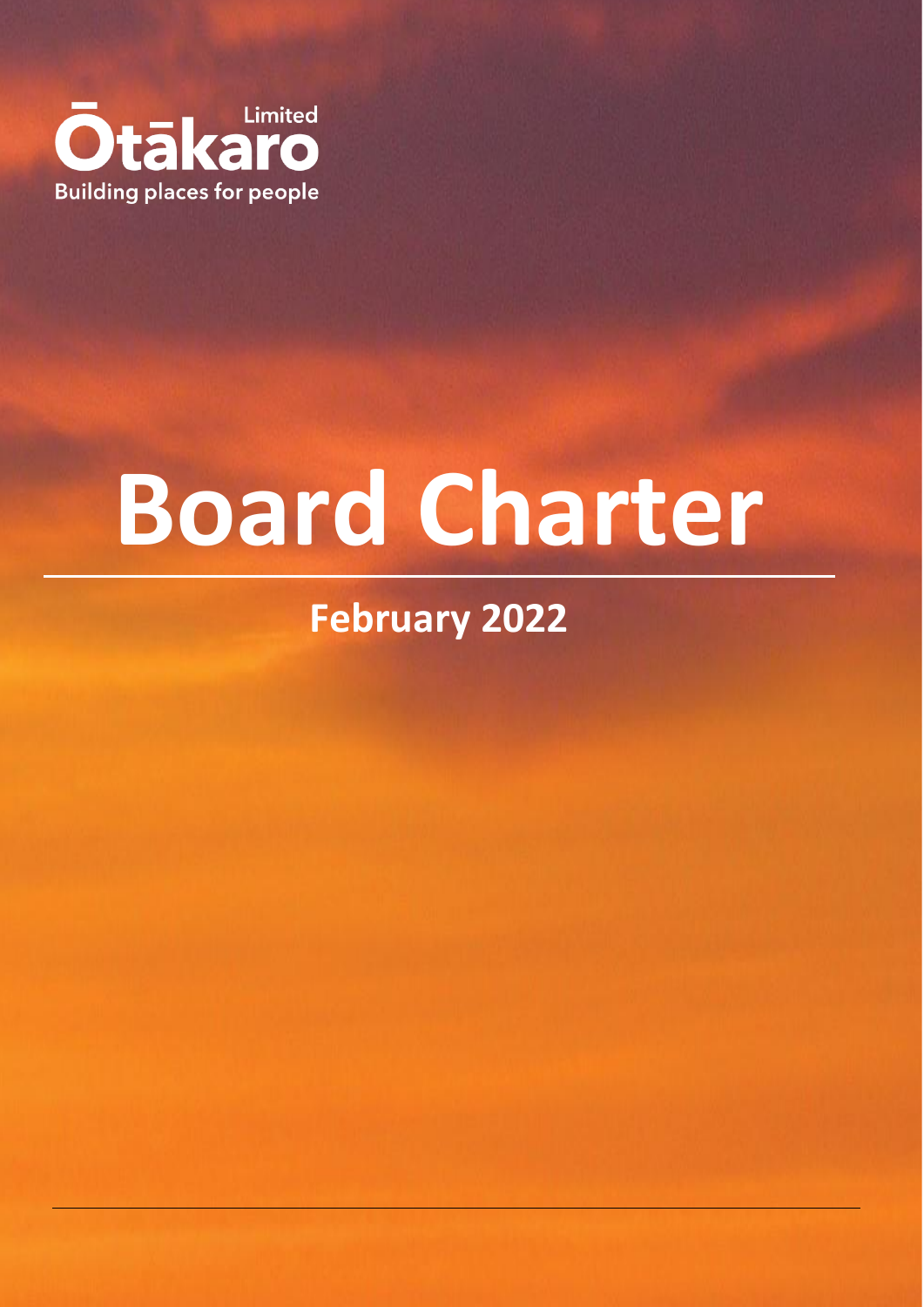## **TABLE OF CONTENTS**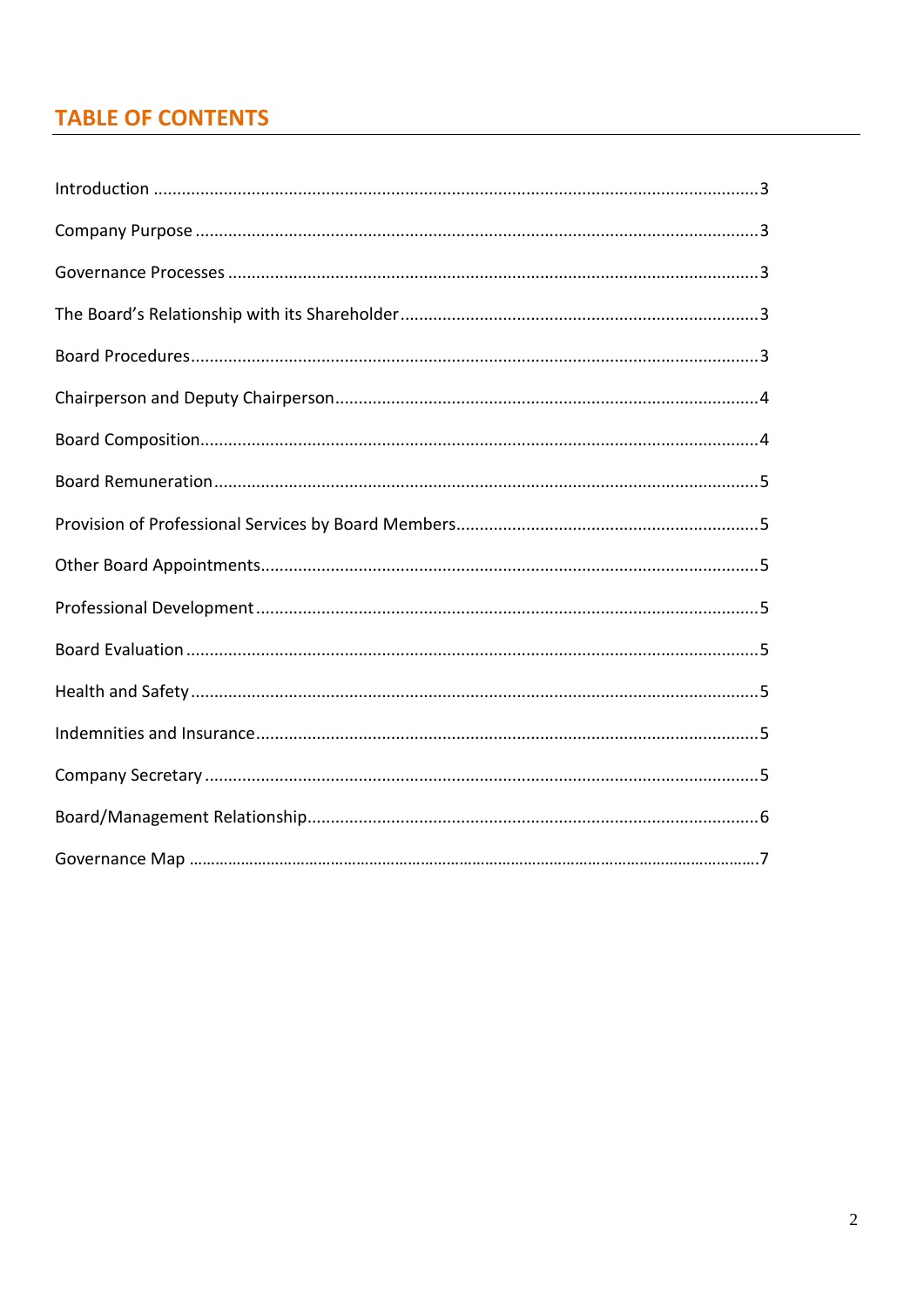#### <span id="page-2-0"></span>**INTRODUCTION**

This Charter outlines the expectations of the Board and its relationship with the Chief Executive (**CE**).

It will be reviewed annually.

A Governance Roadmap detailing Board responsibilities and relationships is appended to this Charter.

#### <span id="page-2-1"></span>**COMPANY PURPOSE**

The purpose of Ōtākaro Limited (**Company**) is to add value to the delivery of Anchor Projects, and to divest and manage Anchor Project assets and Crown Land in a manner that balances good commercial outcomes against the Crown's regeneration objectives, and supports the Crown's exit over time on favourable terms.

The Company may also assist the Government with other roles or projects as requested by Shareholding Ministers.

#### <span id="page-2-2"></span>**GOVERNANCE PROCESSES**

The role of the Board is to effectively represent and promote the interests of the Company with the intent of achieving the Company's purpose.

The Board will direct and supervise the management of the affairs of the Company by:

- Ensuring that the Company goals are clearly defined, and strategies are in place for achieving them.
- Appointing the CE and setting the terms and conditions of the CE's employment.
- Taking whatever steps are necessary to protect the Company's financial position.
- Ensuring the Company adheres to high standards of ethics and corporate behaviour.
- Ensuring the Company has appropriate risk management and regulatory compliance strategies in place.

#### <span id="page-2-3"></span>**THE BOARD'S RELATIONSHIP WITH ITS SHAREHOLDER**

The Company is 100% owned by the Crown and ownership rights are exercised through two Shareholding Ministers, the Minister of Finance and the Minister for Land Information.

The Board will familiarise itself with issues of concern to the Shareholder and ensure Ministers are kept well informed on a 'no surprises' basis.

#### <span id="page-2-4"></span>**BOARD PROCEDURES**

The Board will carry out its role with an emphasis on strategic issues and policy.

Board discussions will be open and constructive.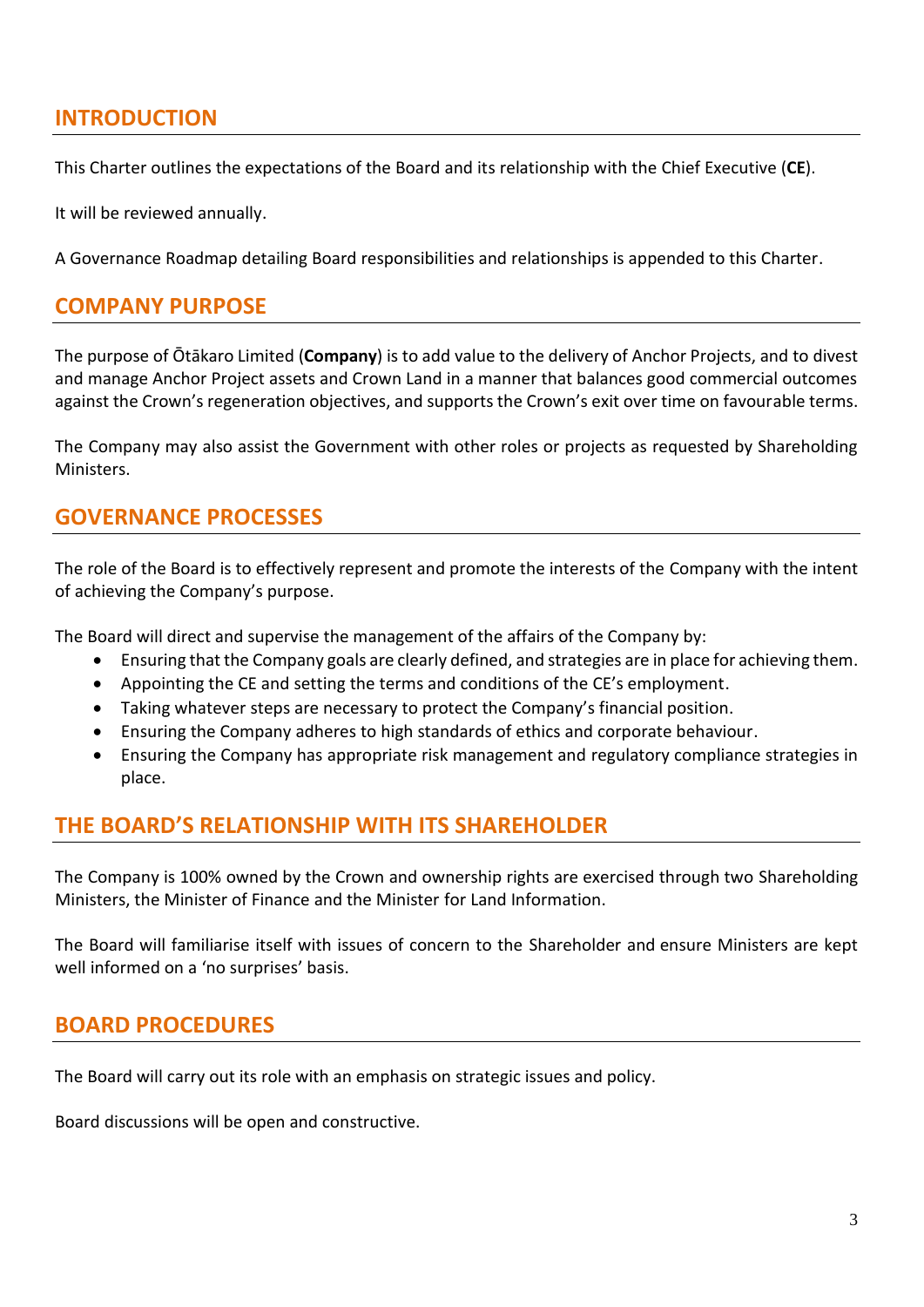Wherever possible the Board will operate transparently and 'Board only' sessions will be restricted to items that are commercially sensitive and/or required to be confidential to the Board.

Decisions will be by consensus. The Chairperson may, if necessary, call for a vote.

The Board will meet monthly (except January) or more often if required. In ordinary circumstances, up to two meetings a year may be held via video. To the extent possible Board members are expected to attend other meetings in person. In exceptional circumstances members may attend these via phone/video. Alternate Board members are not accepted.

At each meeting the Board will consider:

- An update of members' interests.
- The CE's Report including an update on health and safety and all areas of operational activity including financial reports.
- All areas of high risk to the Company.
- Specific proposals for capex or non-budgeted expenditure.
- Major strategic issues and opportunities for the Company.

At intervals of not more than one year the Board will:

- Review the Company's goals.
- Review strategies and operating plans for achieving the goals.
- Approve the Statement of Intent, Statement of Performance Expectations and the Business Plan.
- Approve the annual budget.
- Approve annual Financial Statements and reports to the Shareholder.
- Approve the Annual Report.
- Approve the audit requirements.
- Undertake a Board evaluation.
- Review the CE's performance and remuneration.
- Review risk assessment policies, compliance and insurance.

#### <span id="page-3-0"></span>**CHAIRPERSON AND DEPUTY CHAIRPERSON**

The Responsible Minister will appoint the Chairperson and may appoint a Deputy Chairperson.

#### <span id="page-3-1"></span>**BOARD COMPOSITION**

- The composition of the Board will be such as to enable it to effectively discharge its duties to the Shareholder.
- Each member will act in accordance with their fiduciary responsibilities.
- Members will declare, avoid or manage any conflicts of interest.
- Treasury manages the process to appoint directors on behalf of the Ministers.
- On appointment members will participate in an induction programme.
- The Board shall appoint an Audit and Risk Subcommittee that will meet quarterly.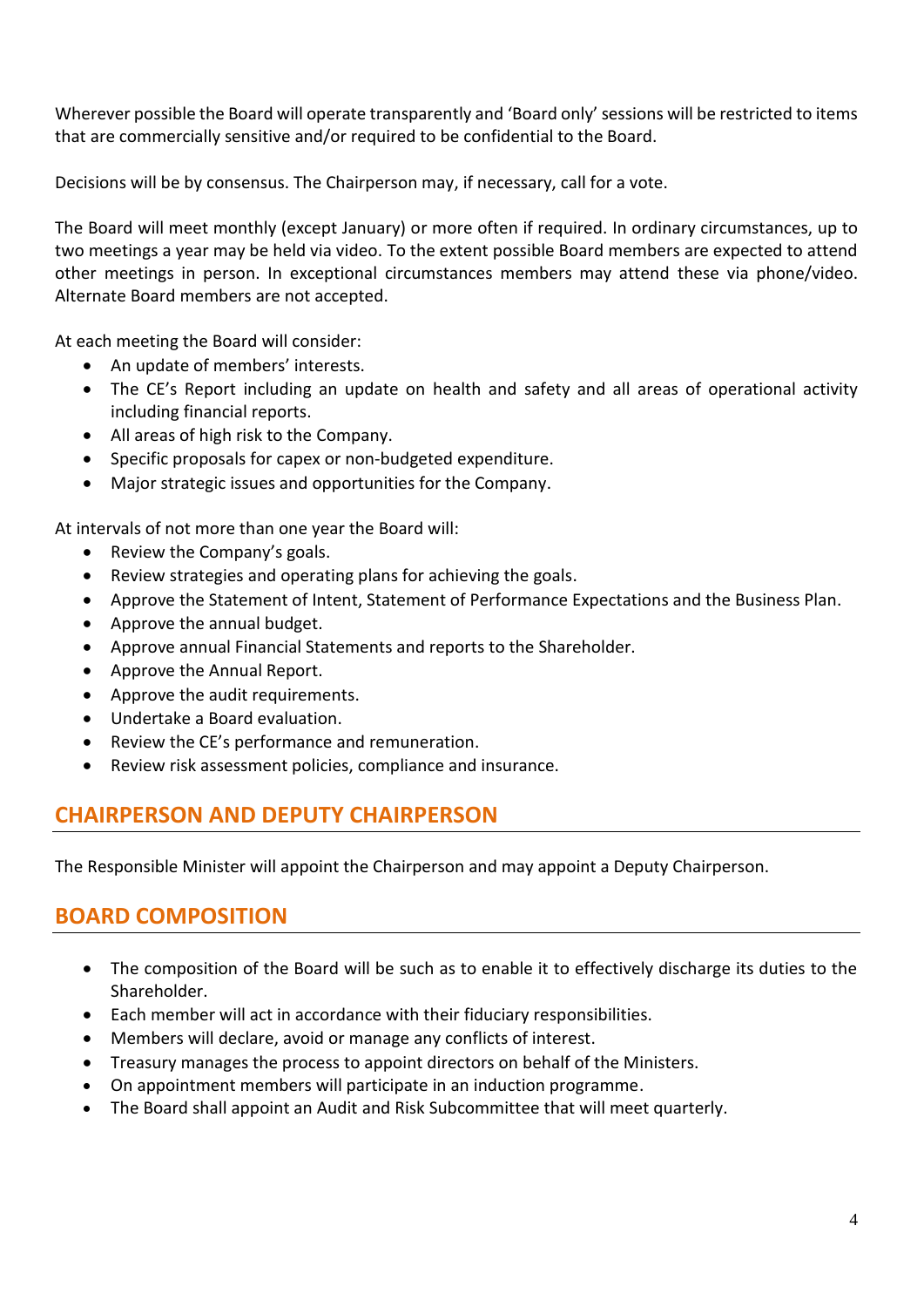#### <span id="page-4-0"></span>**BOARD REMUNERATION**

Directors' fees are set by the Ministers, subject to Cabinet approval.

#### <span id="page-4-1"></span>**PROVISION OF PROFESSIONAL SERVICES BY BOARD MEMBERS**

Board members should not provide external business or professional services to the Company without the specific authority of the Chairperson in writing.

#### <span id="page-4-2"></span>**OTHER BOARD APPOINTMENTS**

Board members may have other roles where they do not create a conflict of interest.

#### <span id="page-4-3"></span>**PROFESSIONAL DEVELOPMENT**

Board members are expected to undergo regular professional development, which will be reimbursed by the Company within prescribed limits.

#### <span id="page-4-4"></span>**BOARD EVALUATION**

The Board will undertake annual individual and collective assessments of its performance.

#### <span id="page-4-5"></span>**HEALTH AND SAFETY**

The Board will provide leadership and direction for health and safety management for the Company and, in this way, provide leadership across the sector.

#### <span id="page-4-6"></span>**INDEMNITIES AND INSURANCE**

The Company will provide members with paid indemnity and insurance cover, in accordance with its Constitution.

#### <span id="page-4-7"></span>**COMPANY SECRETARY**

A Company Secretary will be appointed by the Board on the recommendation of the CE. The Company Secretary will ensure the Company's procedures and legal requirements are complied with.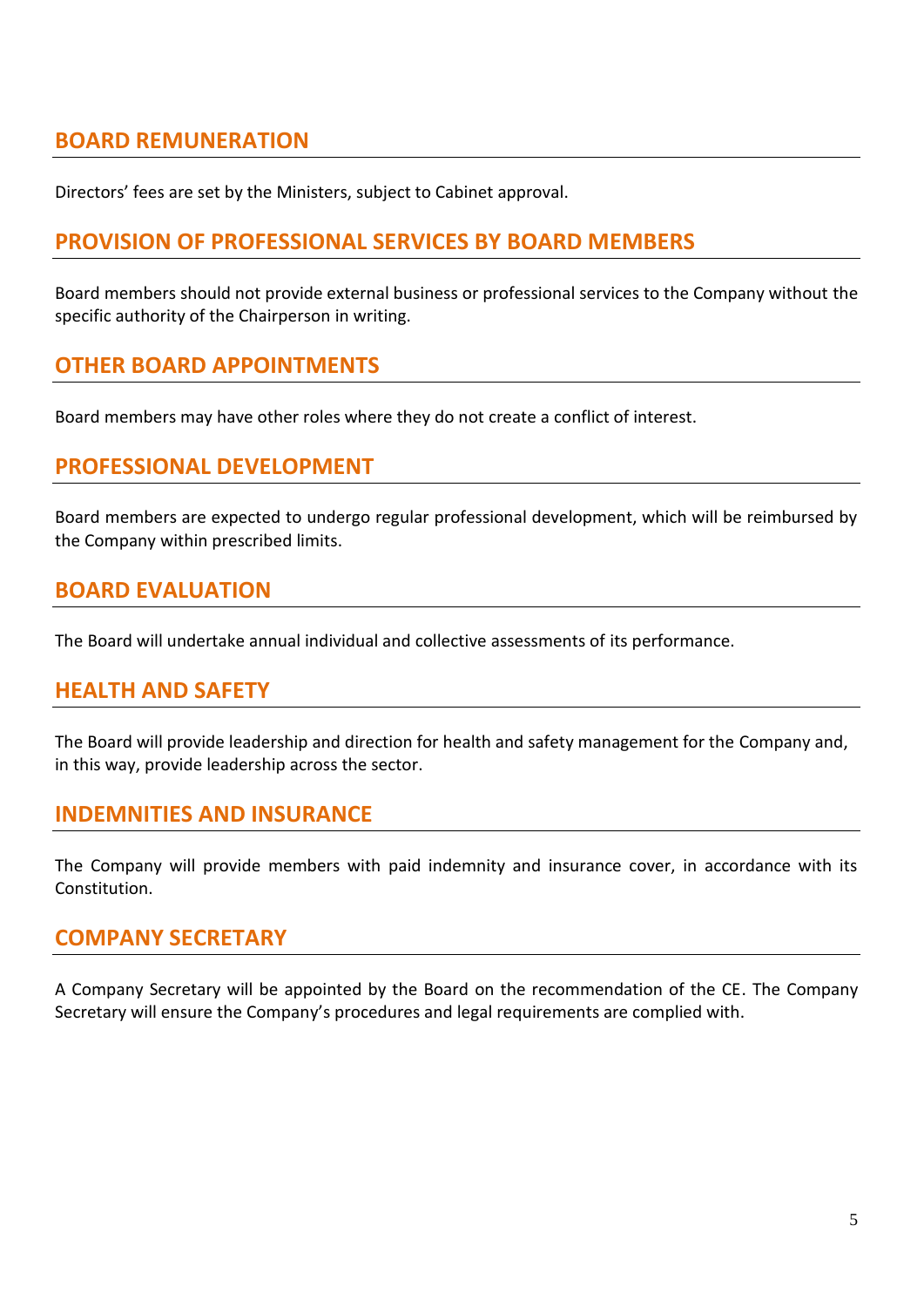### <span id="page-5-0"></span>**BOARD/MANAGEMENT RELATIONSHIP**

- The Board will link the Company's governance and management functions through the CE.
- All Board authority conferred on Management is delegated through the CE.
- The CE is responsible for all employees.
- Between Board meetings the Chairperson will maintain a regular, informal link between the Board and the CE.
- The CE, in association with the Chairperson, is accountable for the achievement of the Company's goals.
- The CE will act within all specific authorities as delegated by the Board, including the efficient management of risk, the welfare of all staff and the protection of the Company's resources.
- The CE will ensure that all employees are working in a flexible, empowering and supportive environment.